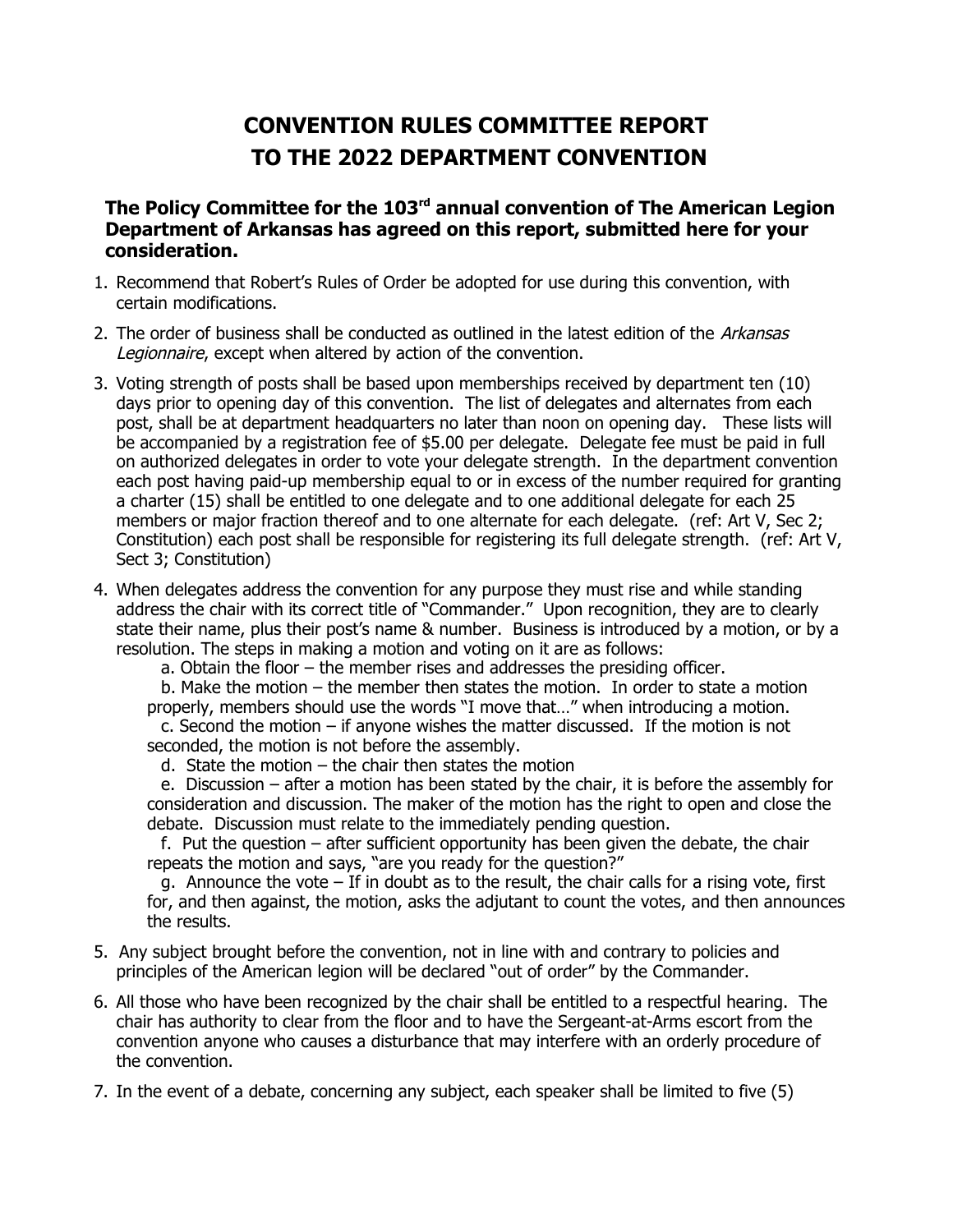minutes.

- 8. Two (2) delegates only, from any delegation are allowed the floor for any subject at one time.
- 9. The floor is granted only once to any delegate speaking on one (1) subject; except as may be granted by a two-thirds vote of the convention. Also, excepting the chairmen of this convention committees, who may speak as often as necessary in connection with reports of their respective committees.
- 10. In preparation for a roll-call, the delegation chairmen shall poll their delegates, who are on the floor at the time in order to announce their delegation vote, when called for.
- 11. If a poll of their post is demanded by a delegate, the convention secretary shall conduct an individual poll of the delegates and no discussion of the question is allowed.
- 12. Anyone without credentials as delegate, or as alternate, who may act in the absence of a delegate, shall not participate in any manner on any subject nor vote in this convention. An alternate may serve on any convention committee, however, as a direct participant and in addition to the other delegates.
- 13. Delegations may arrive at a vote in any manner they see fit but must announce the vote in full units; no fractions!
- 14. A unit rule of voting by post shall not be enforced in the convention, over the objection of any delegate from that particular post.
- 15. Voting shall be by acclamation, unless a demand for the roll-call is made by three (3) or more delegation chairmen.
- 16. Amendments or resolutions offered from the floor at the convention must be in writing and shall be referred to the appropriate committee for consideration.
- 17. Resolutions originating in the several posts shall not be considered at this convention, unless a copy is received by the department adjutant at least ten (10) days prior to opening day of convention. Except the convention committees may originate and present resolutions they deem as proper.
- 18. When the final reports of convention committees and/or department officers have been approved, the nominations and election of officers shall be the next order of business.
- 19. The nomination of a candidate, for a department office shall be made from the floor of the convention. A post may present as many candidates as it chooses.
- 20. Nomination speeches are limited to five (5) minutes. Seconding speeches of two (2) minutes duration and no more than two (2) seconding speeches per candidate.
- 21. Nominations and elections of officers shall proceed in this order: DEPARTMENT HISTORIAN DEPARTMENT FOURTH VICE COMMANDER (SE) DEPARTMENT THIRD VICE COMMANDER (NE) DEPARTMENT SECOND VICE COMMANDER (NW) DEPARTMENT FIRST VICE COMMANDER (SW) DEPARTMENT COMMANDER
- 22. Should more than (2) candidates be nominated for an office, the balloting continues until one  $(1)$  candidate receives a majority of votes; If no candidate receives greater than 50 percent of the votes, then the candidate with the lowest number shall be dropped after each subsequent ballot.